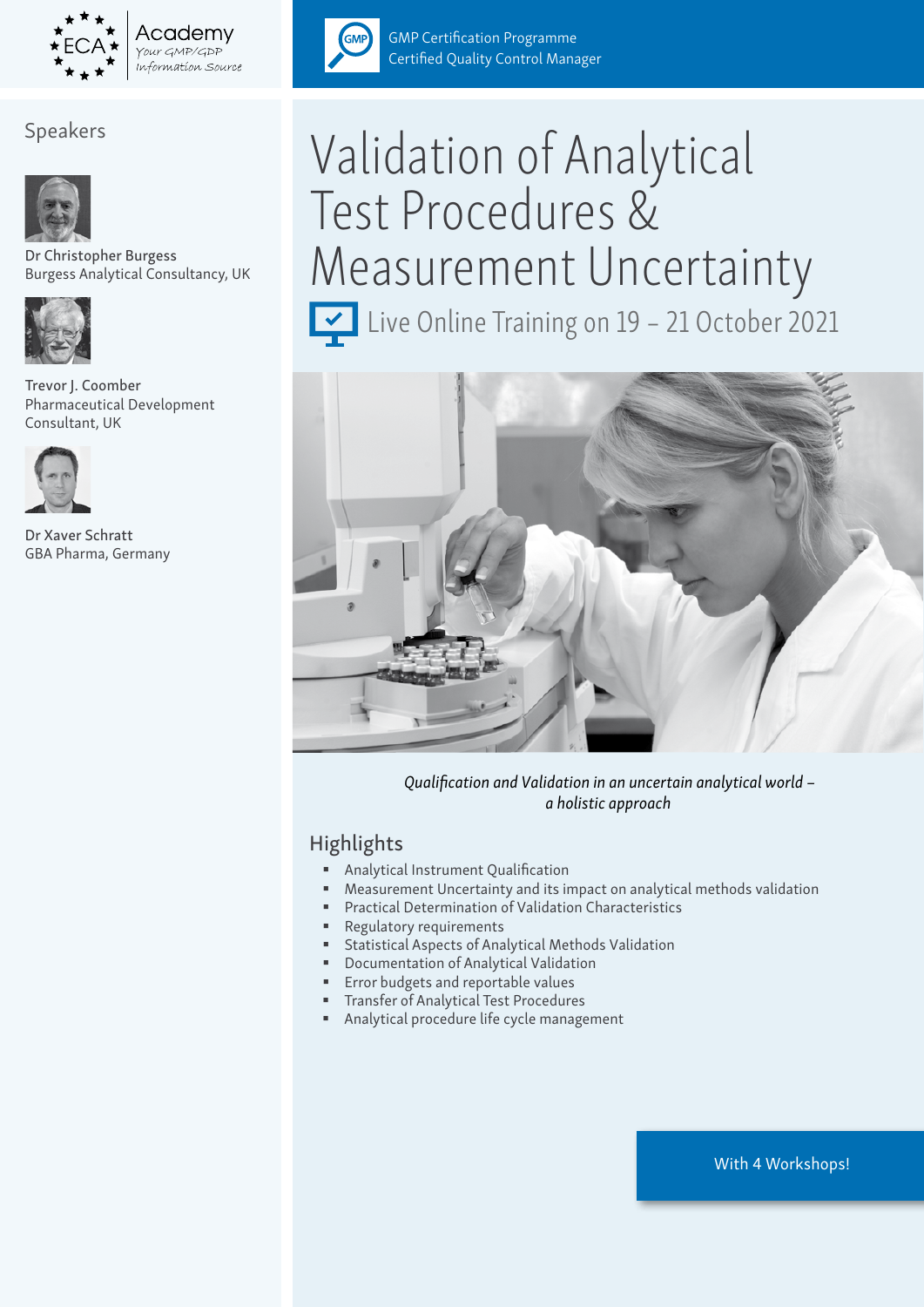# Objective

The objectives of this Live Online Training Course are

- to offer practical solutions for determining the validation characteristics
- to learn how to deal with measurement uncertainty and to understand its impact on analytical methods validation
- to understand the qualification of laboratory equipment as a precondition of reliable analytical testing
- to discuss the scope of qualification & validation necessary to obtain approval by the Registration Authorities (EMA, FDA, MHRA, etc.)
- to become familiar with the statistical parameters to be applied
- to outline the documentation (SOPs, Validation Protocols and Reports, etc.) which you should have in your lab.
- to provide an outline of the new USP & ICH developments of procedure validation

In order to improve the understanding and practical application of the contents of the lectures, workshops will be part of the training course.

# Background

The current ICH guideline Q2(R1) lists all characteristics to be considered during validation and describes the method of determining the various validation characteristics. Reliable analytical results do not only require validated test procedures but also the use of analytical equipment qualified for its intended purpose. In order to obtain regulatory approval, the qualification of all critical laboratory equipment must be performed and documented ensuring "fitness for purpose". Furthermore, measurement uncertainty is of key importance in analytical instruments qualification as well as in analytical methods validation and transfer. Therefore it is absolutely essential that measurement uncertainty is well understood by everybody who is responsible for generating and evaluating analytical results in GMP controlled laboratories. In addition there are major revisions planned for both ICH Q2 and a new Q14 on Analytical Procedure Development.

# Target Audience

This Live Online Training Course will be of particular interest to Laboratory Managers, Supervisors and Analysts in pharmaceutical quality control departments who have responsibility for the validation of analytical test procedures. Furthermore, this Course is designed for personnel from Quality Assurance, Regulatory Affairs and Contract Laboratories.

# Moderators

Dr Christopher Burgess Dr Markus Funk

# Programme

# Welcome and Introduction

### Validation in Context

- Practical components of data quality
- Assessment of data quality
- Analytical Procedure Lifecycle Management; the future direction
- Course road map

#### Basics of Measurement Uncertainty

- Why is measurement uncertainty important?
- Relationship between uncertainty and confidence
- Uncertainty of measurement
- What is a measurand
- Error sources in analysis and testing

#### Analytical Instrument Qualification

- USP <1058> Guidance
- USP revision process and GAMP
- Validation Master Plan
- Definition of DQ, IQ, OQ and PQ
- Examples of protocols and documents
- Change Control
- Risk assessment

#### Measurement Uncertainty in Calibration and Qualification of Analytical Instruments

- Qualification, Calibration & Validation
- Measurement uncertainty
- Propagation of Errors
- Measurement uncertainty of a CRM
- Detection and quantitation limits
- Noise & drift
- **Statistical aspects**

#### Analytical Procedure Lifecycle Management; the Future Direction

- Validation; the changing regulatory climate
- **FDA Process Validation Paradigm shift**
- Analytical Procedure Lifecycle Management
- Data governance in a regulated laboratory
- **ICH 012**
- $\blacksquare$  USP <1220>
- ECA APLM guideline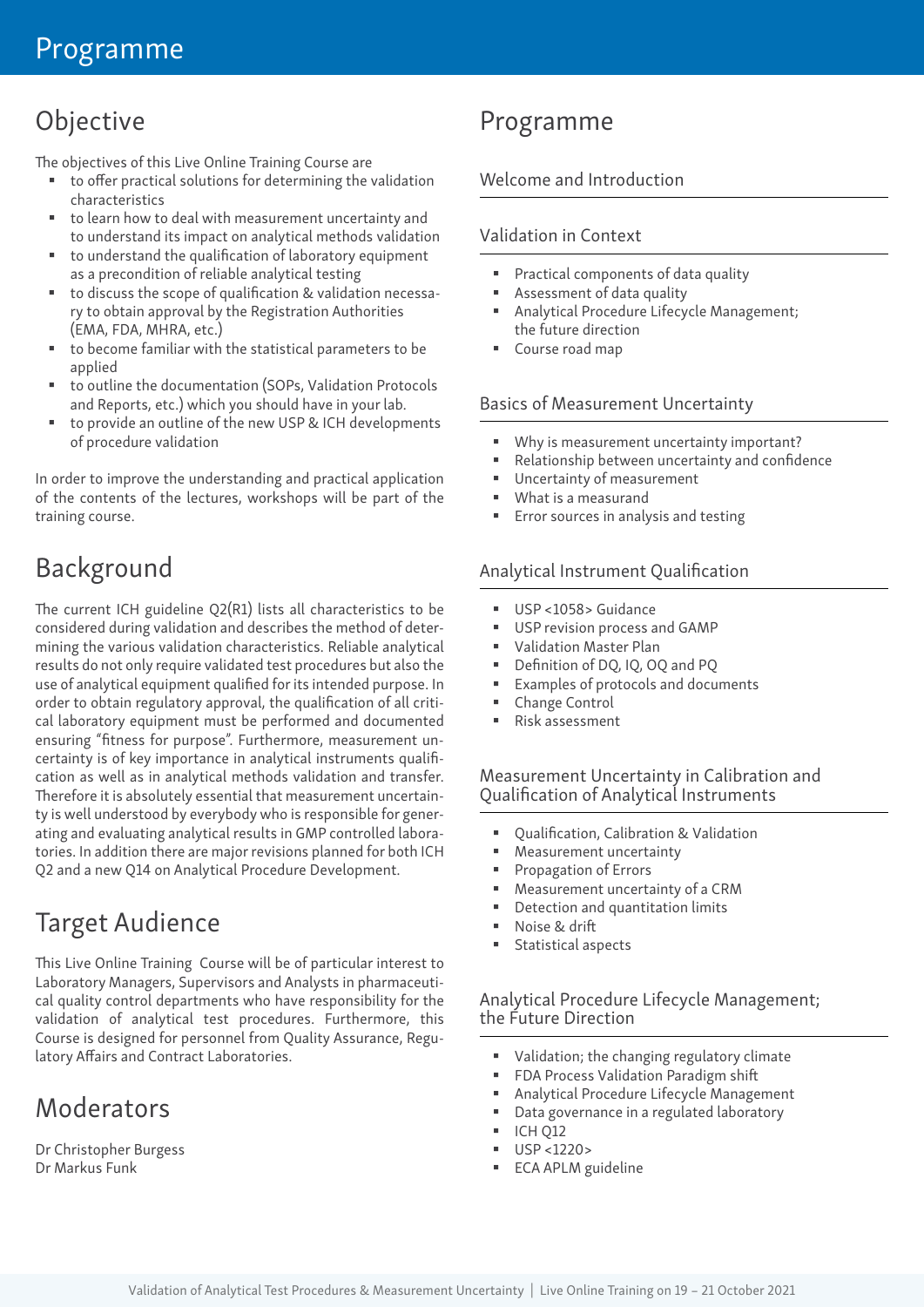### Statistical Aspects of Analytical Methods Validation

- The use (and misuse?) of statistics to support validation data
- Basic theory of the common statistical techniques
- Merits, pitfalls and underlying assumptions of particular tests
- The meaning behind
	- Standard deviation F-test t-test
	- ANOVA
	- Linear regression; Correlation Coefficient & Coefficient of Determination
- Exploration of more sophisticated statistical techniques such as interval hypothesis testing and experimental design

#### Robustness and Ruggedness: the Pathway to System Suitability Tests

- Method development cycle
- Analytical process capability
- **Selecting factors and levels**
- **HPLC** experimental design example
- Impact on system suitability tests

### Method Validation during the Development Lifecycle

- **Product Development Life Cycle**
- **Sources of Guidance**
- ICH Q14 Concept paper
- **Screening and Early Safety Studies**
- Phase 1 Volunteer Studies
- Phase 2 Clinical trials
- Towards MAA/NDA

#### Validation for MAA/NDA: Planning and Execution

- Analytical validation according to USP
- FDA Guidances for method validation

#### Validation for MAA/NDA: Documentation

- **Validation report**
- **Transfer protocol/report**
- Validation documentation for registration
- Validation software
- Other Sources of Guidance

### Error Budgets and Reportable Values

- What is a reportable value?
- OOS, OOE & OOT
- **Method performance and process capability**
- ICH precision approach
- Measurement Uncertainty approach combined sources of variation

# Transfer of Analytical Test Procedures

- Statistical Tests
- Analytical significance vs statistical significance
- Acceptance criteria setting
- Interval hypotheses

#### Comparison of the APLM and Current ICH & USP Approaches

- Traditional approach to analytical method (procedure) validation, verification and transfer
	- $-$  ICH O2(R1)
	- USP <1225> & <1226> [& <1224>]
- **FDA** process validation guidelines 2011
- USP initiatives: Application to analytical processes
- Proposed General Chapter <1220>
- Statistical toolbox for<1225>; General Chapter <1210>
- New ECA AQC Guideline;
- Analytical Procedure Lifecycle Management
- New ICH initiatives



During the course 4 workshops will be conducted in order to deepen the content of the lectures and to discuss practical aspects in detail. Workshops will be offered on the following topics:

- Analytical Instrument Qualification
- Validation Plan
- Validation Documents Critique
- Method Transfer



### Q&A Sessions

Multiple Q&A sessions on all three days ensure interaction and that your questions are answered.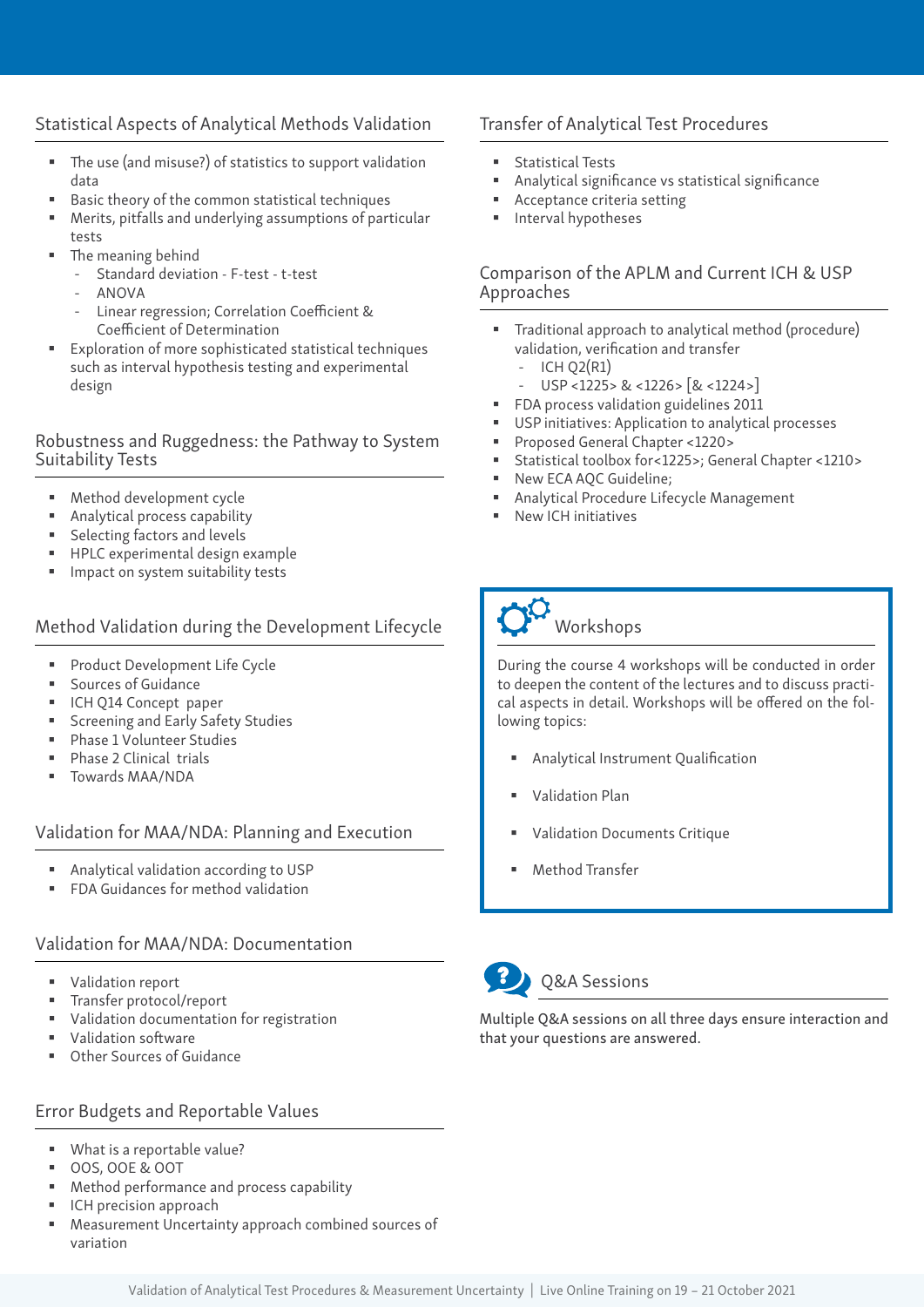# Speakers



Dr Christopher Burgess Burgess Analytical Consultancy, UK

He has more than 40 years' experience in the pharmaceutical industry initially within international consultancy. He is a "Qualified Person" in the European Union. He was appointed to the United States Pharmacopoeia's Council of Experts 2010 to 2015 and re-elected 2015 to 2020. He is also a member of the USP Expert Panel on Validation and Verification entrusted to revise General Chapters <1224>, <1225> and <1226>. In addition, he is a member of the Executive committee of European Compliance Academy.



Trevor J. Coomber Pharmaceutical Development Consultant, UK

Trevor Coomber is a Pharmaceutical Development Consultant with over 40 years experience in the industry. He spent six years as a Senior Project Team Leader and Analytical Science Manager in Pharmaceutical Development in Glaxo Wellcome. Prior to that, he was a Team Leader in the Analytical Development Laboratories in Wellcome with 25 years experience in pharmaceutical analysis of NCEs. He has particular expertise in the development of unstable compounds and the use of kinetics to predict shelf lives. He was the project leader for the technical development of an NCE from discovery to market.



Dr Xaver Schratt GBA Pharma GmbH, Germany

Dr Schratt studied Chemistry at the University of Bayreuth, where he specialized in HPLC and HPLC/MS. In 2005 he joined GBA Pharma (former LAT) and since 2006 he was head of department "special projects". In charge of national and international pharmaceutical companies he managed all analytical aspects of projects from preclinical stage up to phase III and post market approval. As an expert for chromatography and mass spectrometry he mainly focused on method development, validation and qualification of reference substances. Since 2020 he is as Head of Global Quality Management responsible for global processes of GBA Pharma with special focus on IT processes.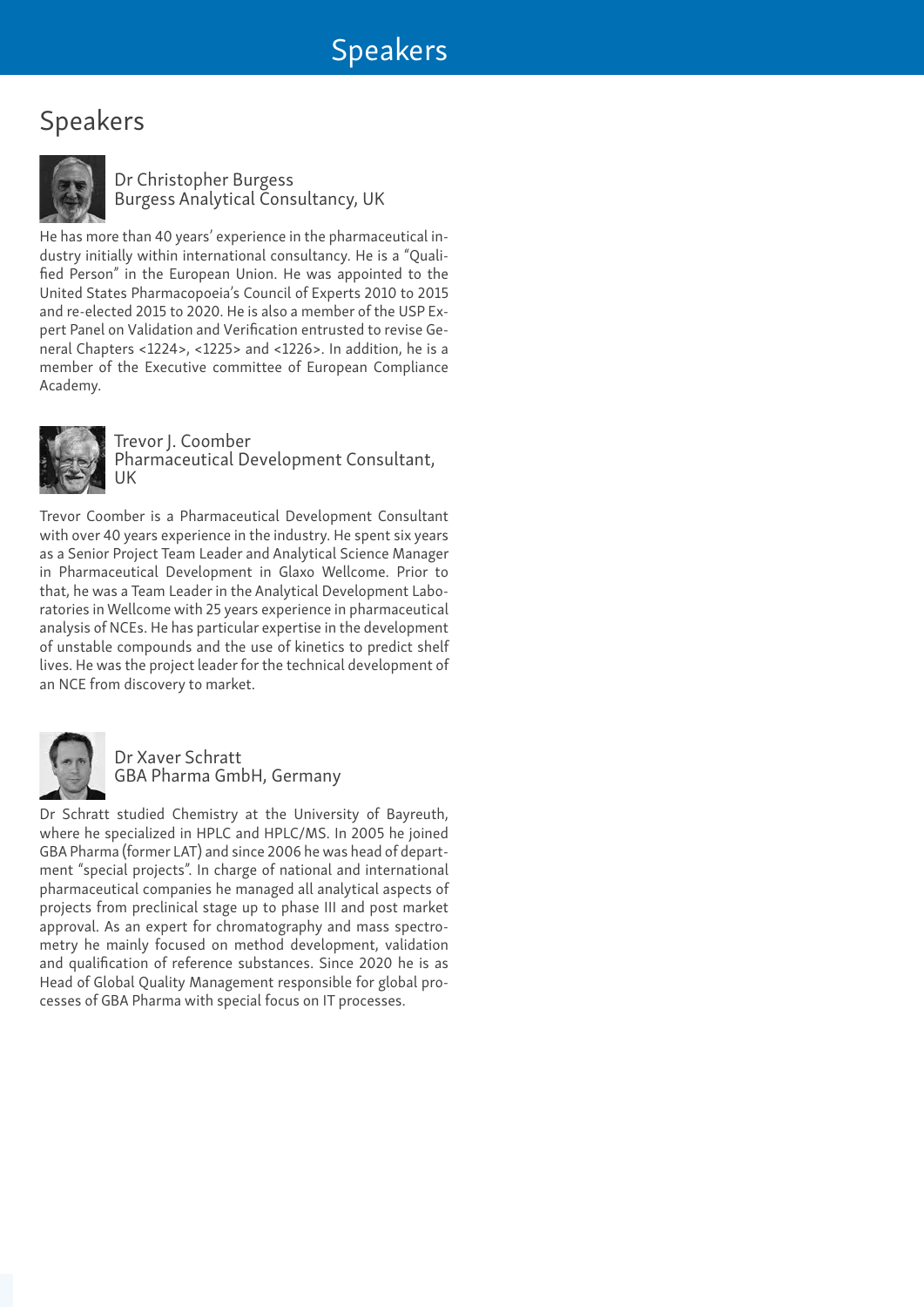

# Date of the Live Online Training

Tuesday, 19 October 2021, 09.00 – 16.00 h Wednesday, 20 October 2021, 09.00 – 17.00 h Thursday, 21 October 2021, 09.00 – 17.00 h All times mentioned are CEST.

#### Technical Requirements

For our Live Online Training Courses and Webinars, we use Cisco WebEx, one of the leading suppliers of online meetings. At http://www.webex. com/test-meeting.html you can check if your system meets the necessary requirements for the participation at a WebEx meeting and at the same time install the necessary plug-in. Please just enter your name and e-mail address for the test. If the installation is not possible because of your rights for the computer system, please contact your IT department. WebEx is a standard nowadays and the necessary installation is fast and easy.

# Fees (per delegate, plus VAT)

Non-ECA Members EUR 1.990.- per delegate plus VAT ECA Members EUR 1.790.- per delegate plus VAT APIC Members EUR 1.890.- per delegate plus VAT EU GMP Inspectorates EUR 995.- per delegate plus VAT The conference fee is payable in advance after receipt of invoice.

#### Registration

Via the attached reservation form, by e-mail or by fax message. Or you register online at www.gmp-compliance.org.

#### Presentations/Certificate

The presentations will be made available to you prior to the Live Online Training as PDF files. After the event, you will automatically receive your certificate of participation.

# Conference language

The official conference language will be English.

# Ordering a Recording

Independent from the Live Online Training Courses, you can also order a recording of this training at the same conditions. This recording will be provided on our media server. All you need to watch it is an Internet browser – no additional software. You can order the recording of the Live Online Training at the earliest 10 days after the live performance at www.gmp-compliance.org/gmp-webinars/recorded-gmp-webinars.

### Organisation and Contact

ECA has entrusted Concept Heidelberg with the organisation of this event.

CONCEPT HEIDELBERG P.O.Box 10 17 64 69007 Heidelberg, Germany Phone +49(0)62 21/84 44 0 Fax +49(0)62 21/84 44 34 info@concept-heidelberg.de www.concept-heidelberg.de

For questions regarding content please contact: Dr Markus Funk (Operations Director) at +49(0)62 21/84 44 40, or at funk@concept-heidelberg.de

For questions regarding organisation please contact: Ms Sonja Geppert (Organisation Manager) at +49(0)62 21/84 44 16, or per e-mail at geppert@concept-heidelberg.de

#### GMP/GDP Certification Programme

This seminar is recognised within the GMP Certification Pro gramme. By attending selected seminars, the participant can acquire an additional certificate. We offer the following modules:

ECA Certified Validation Manager ECA Certified QA Manager ECA Certified API Production Manager ECA Certified Quality Control Manager ECA Certified Technical Operations Manager ECA Certified Computer Validation Manager ECA Certified Regulatory Affairs Manager ECA Certified Microbiological Laboratory Manager ECA Certified Sterile Production Manager ECA Certified Biotech Manager ECA Certified Pharmaceutical Development Manager ECA Certified GMP Auditor ECA Certified GDP Compliance Manager ECA Certified Packaging Manager ECA Certified Data Integrity Manager



On the internet at www.gmp-compliance.org you will find a text explaining which seminars are recognised for which certificates. Or you send an e-mail to info@gmp-compliance.org or a fax to +49-(0)6221- 84 44 64 with the request for information about the GMP Certification Programme. We will then send you our brochure on the topic.

#### Your Benefit Internationally Acknowledged Certificate from ECA Academy

The EU GMP Guide requires: "... All personnel should be aware of the principles of Good Manufacturing Practice that affect them and receive initial and continuing training,…". This is why you receive an acknowledged participant certificate, which lists the contents of the seminar in detail and with which you document your training.